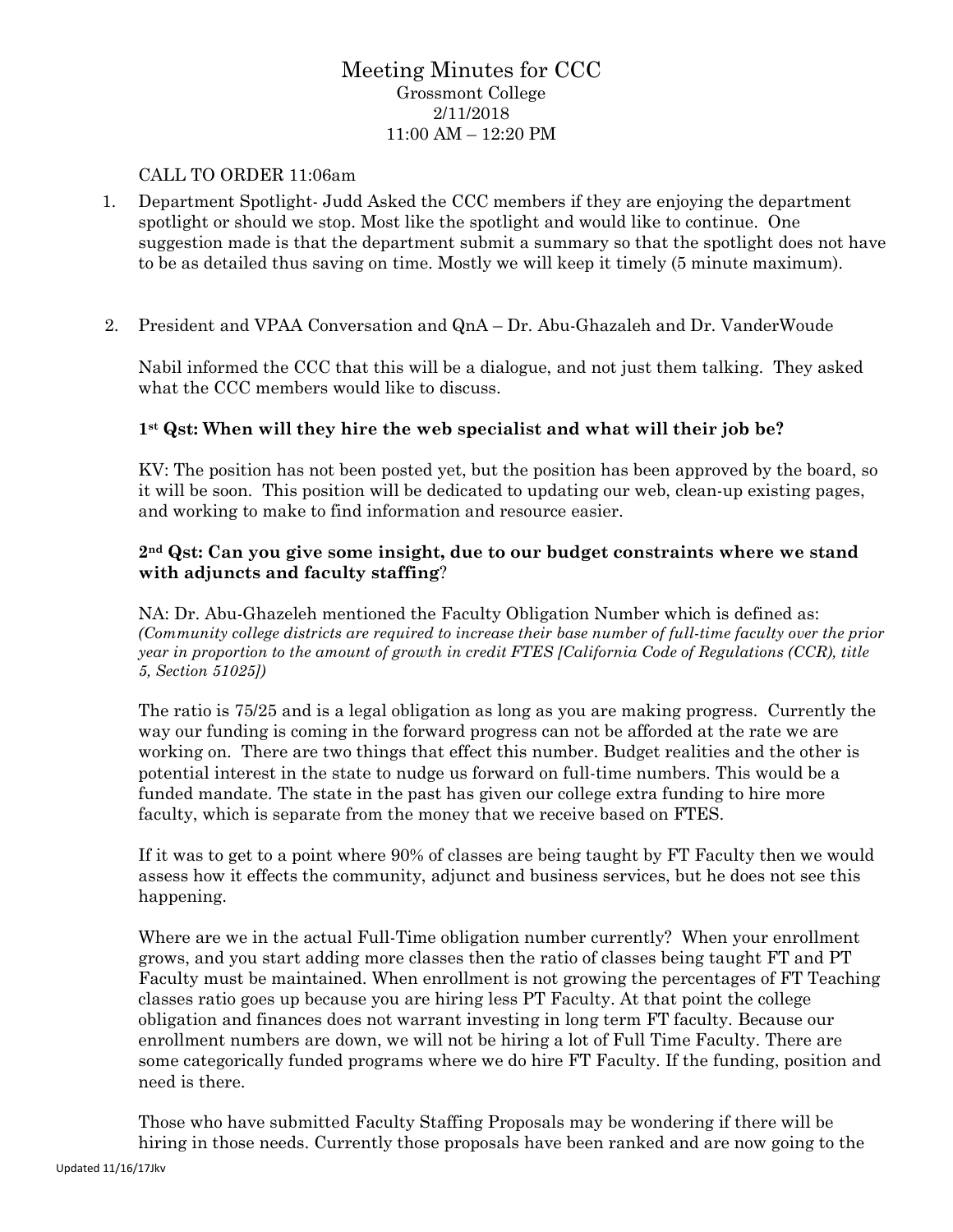planning and resources committee. Once they have made their recommendation, then it will go to the president. It will be shared once a decision has been made. There is a new process that is happening this year in regard to Faculty Staffing recommendations. This new process will render information of how the outcome was reached.

#### **3rd Qst: Was a comment to see if the new web specialist can help make the enrollment process easier as students are having trouble registering in classes with prerequisites. Students are not aware of how they can attain a prerequisite go to the website.**

KV: That is one of the prioritized items that the new web specialist will be working on. There is a committee that has been meeting and working on what our web will need going forward. They know our system currently is not working as it should. Currently they are updating Colleague. The problem in the past is that Colleague and the rooms software do not talk. They are finding they can work together in some capacities, so they are doing all they can to update and make changes to the system.

NA: Web adviser is also in line with two updated one very soon and then one off in the distance and we are hoping it will go fast. We know there is a need and we are working on it.

The district is also looking at switching how they are working with consultants now to bring the operation work in house and only bring in consultants when you have a specific need.

### **4th Qst: We are hearing about the budget cuts of 2.5 million now possible up to 3 million. Is there a timeline to see when and where these cuts are coming?**

We are in stability this year because we do not anticipate being able to make the numbers the state has laid out for us. The state will not take back the money they have already given. What they are doing is saying we can serve "x" number of students, next year that will be our base budget. If we serve more student up to what our target was this year they will pay us for the extra. We must base our budget on what we anticipate the state will be paying us for next year. That is 3 million less that this year. We have to base our budget responsibly on the number of students we anticipate so we can not spend upfront. We are hoping that we will grow, and then not only will we have the savings but also the many for the extra students. If our summer enrollment is up and we put it into this year's budget and next summer the numbers are down, we are going to be in trouble as we have cut from both ends.

3 million is not easy amount to cut. There are a number of places it come from. Travel, professional development things in the general funds. The one big area that is hard to face is the hiring of less PT and offer fewer classes.

KV: We are taking FTEF to garner more FTES. We are looking at our scheduling practice, and what we are already doing using outreach engagement and retention to strategically will give us more chances on getting and keeping students.

We are also trying to offer more online and capture more FTES from those classes as well. It will also fall on the deans to layout where we are falling in FTEF and FTES and adjusting the numbers for the best outcome.

The other reason that retention is key for us is that we do not have as many students coming through as 18-20 years ago, people stopped having more kids. Also, many of the students we are missing out on are students that can not attend between 9am – 2pm. These are the students that take night classes, weekend classes and online classes.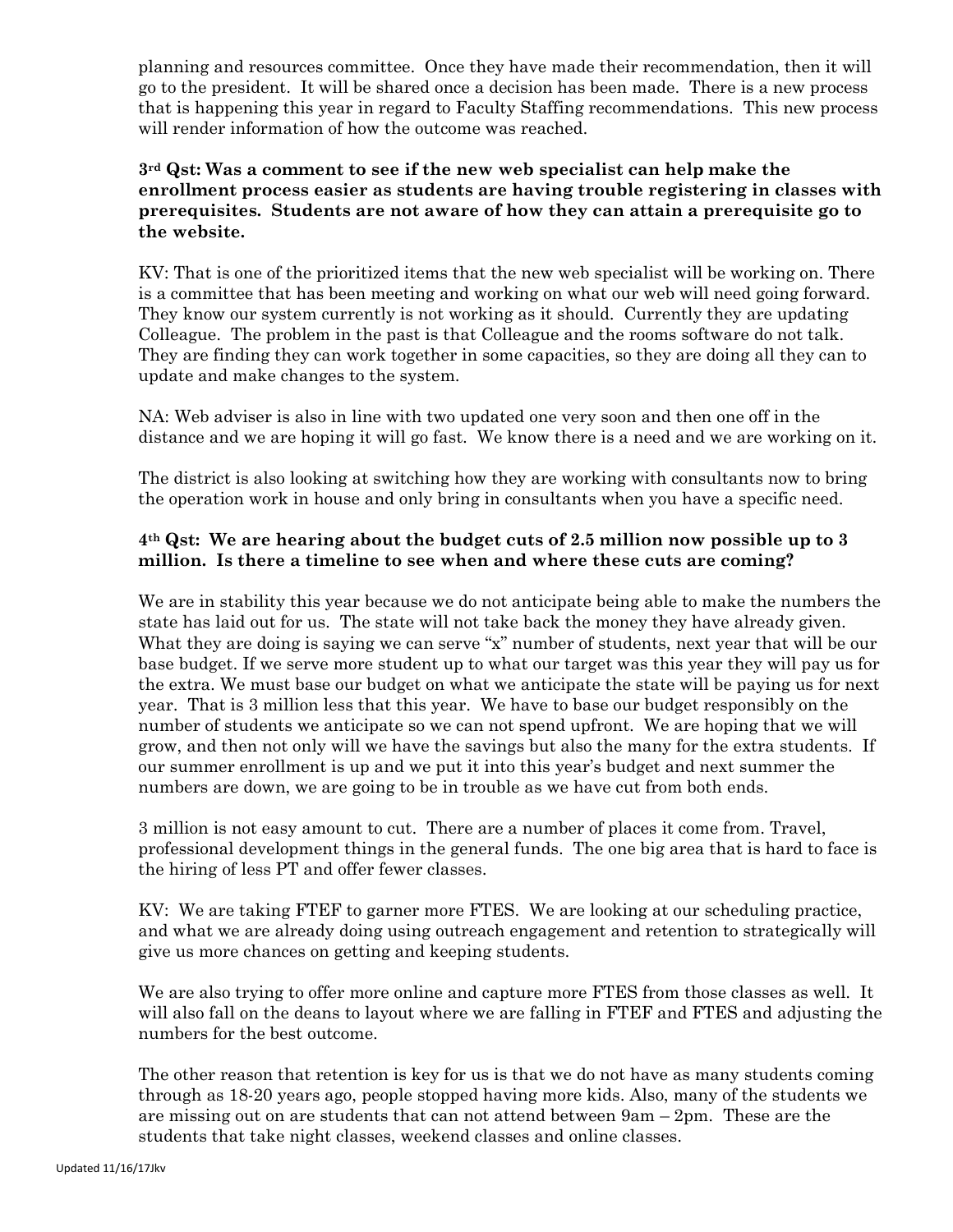Meeting Adjourned 12:25pm

Next Meeting